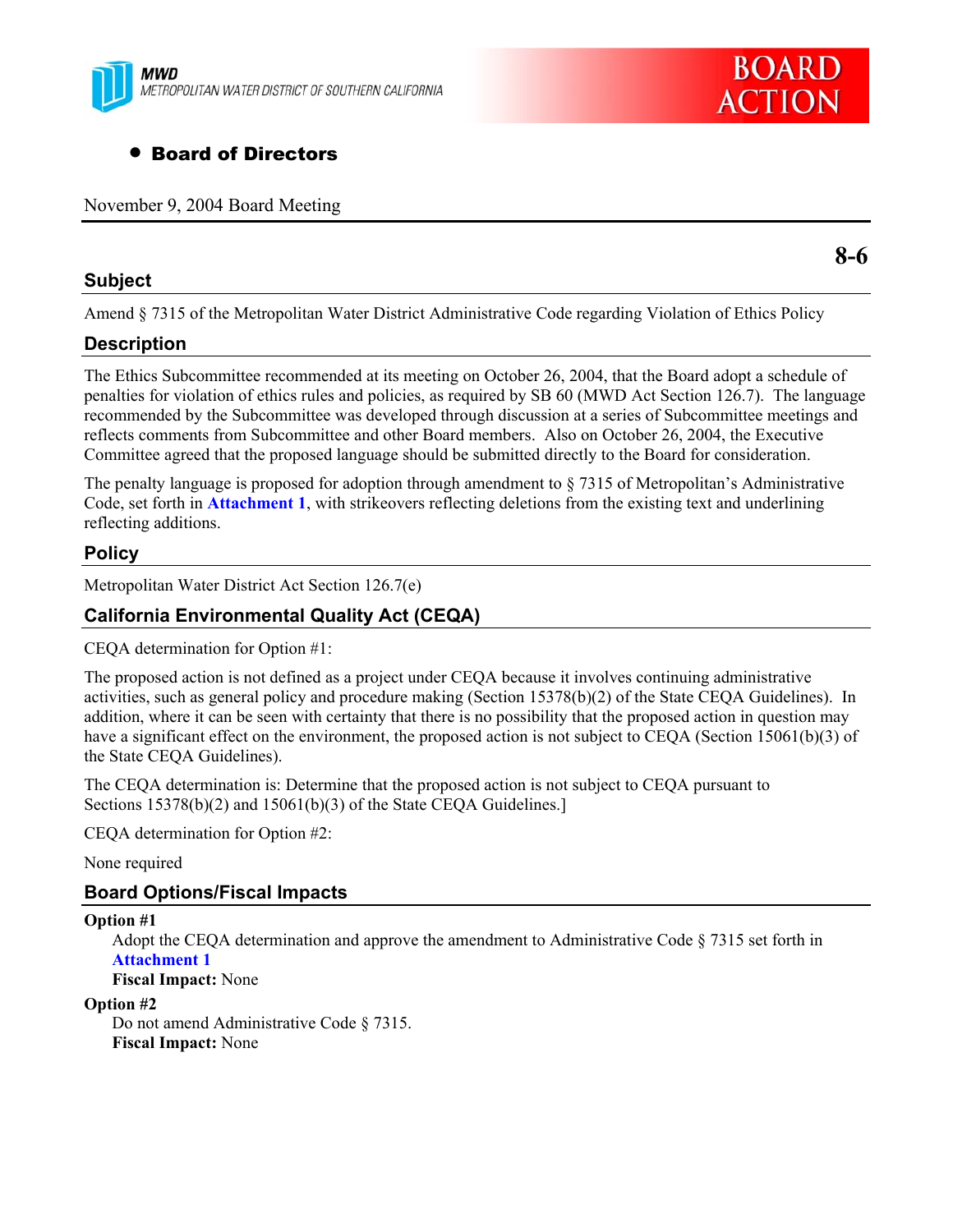# **Staff Recommendation**

Option #1

rot 10/27/2004 *Date Deni Elliott Ethics Officer* 

 $\mathbf{r}$ 10/27/2004 *Date Sydney B. Bennion forJeffrey Kightlinger General Counsel* 

**Attachment 1 – Metropolitan Water District of Southern California Administrative Code § 7315** 

BLA #3301